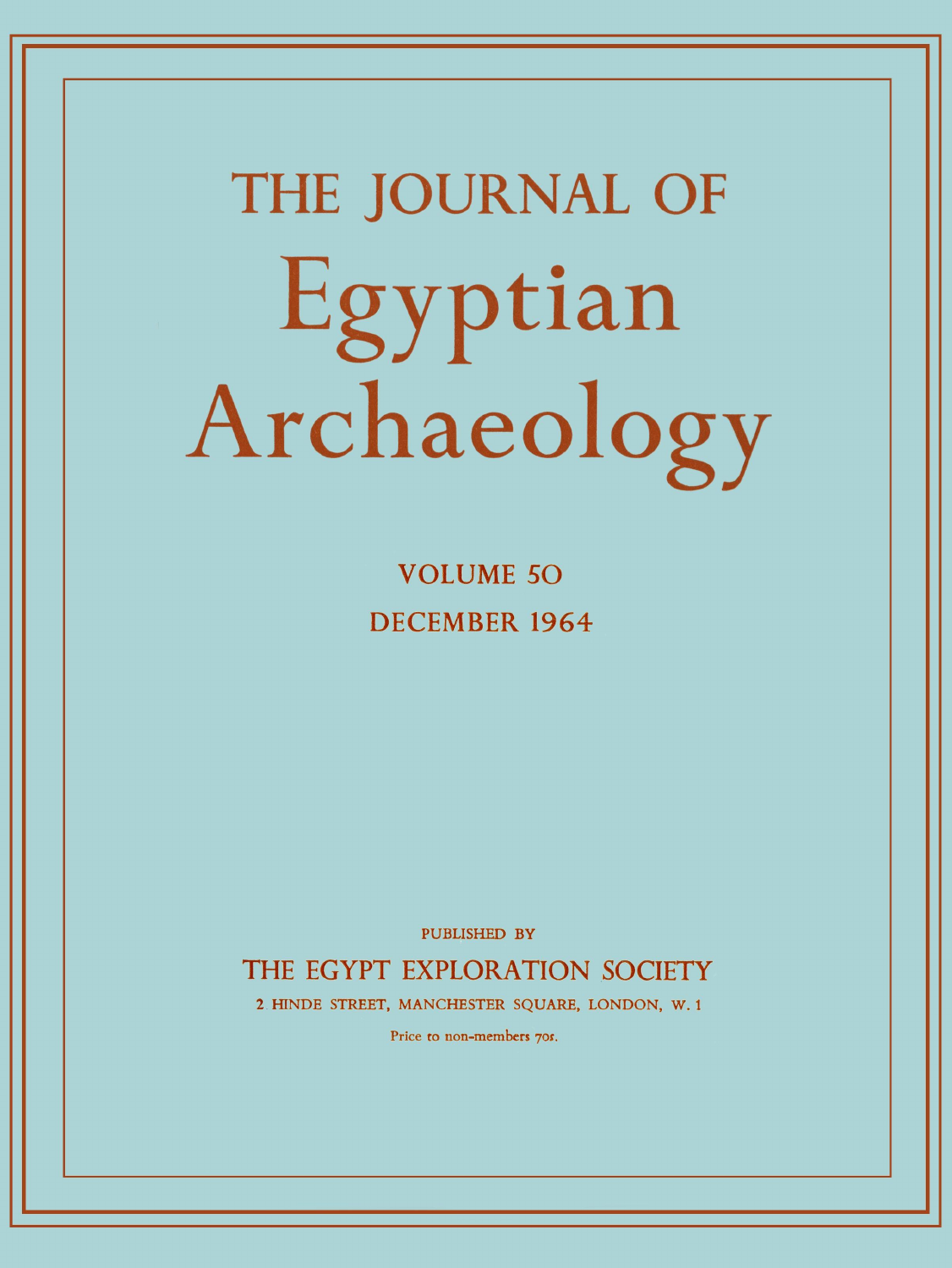# THE JOURNAL OF Egyptian Archaeology

VOLUME 50

PUBLISHED BY THE EGYPT EXPLORATION SOCIETY **2** HINDE STREET, MANCHESTER SQUARE, LONDON, W.l  $\sim 100$ 

 $\mathcal{L}^{\text{max}}_{\text{max}}$  , where  $\mathcal{L}^{\text{max}}_{\text{max}}$ 

I964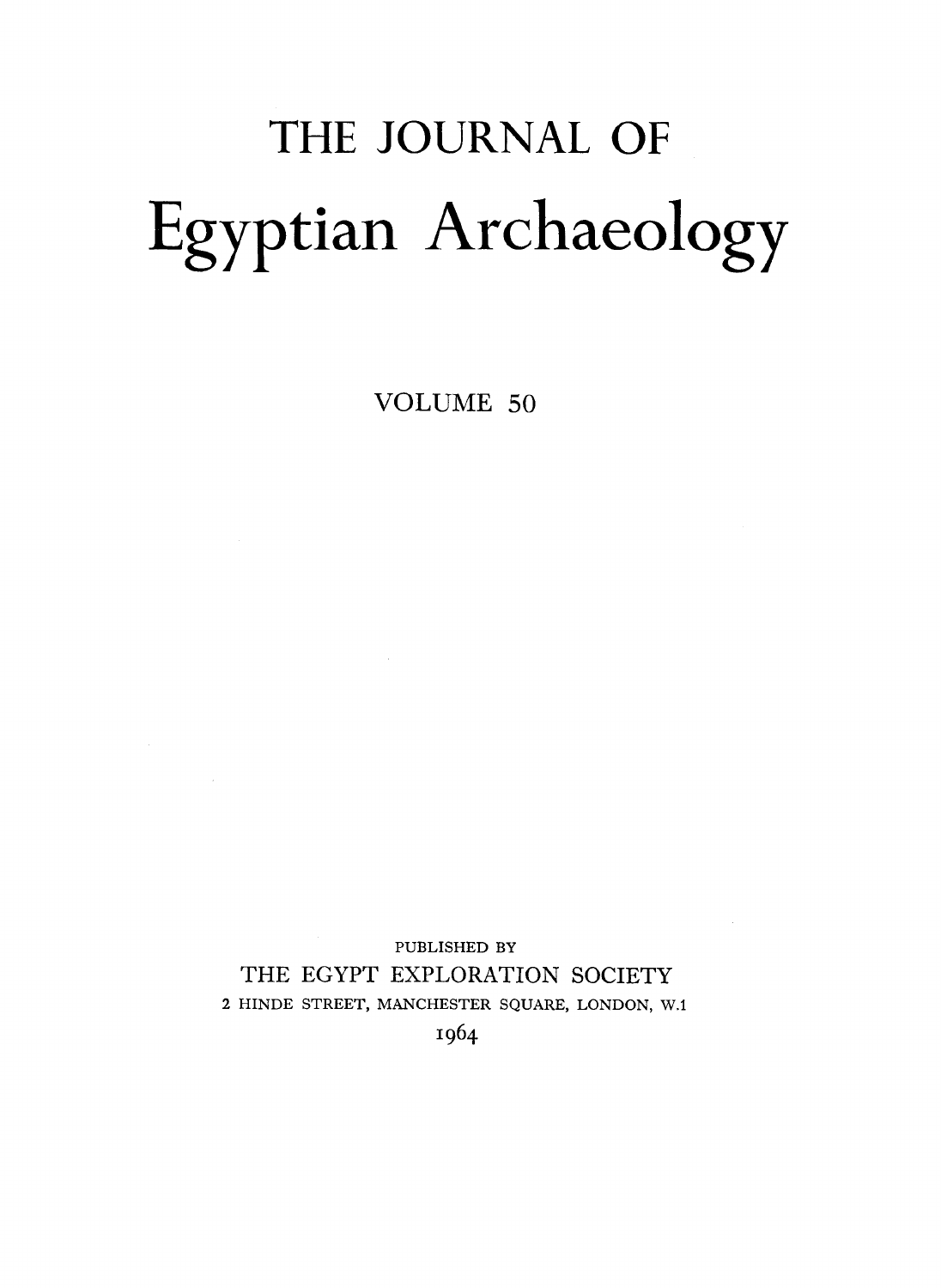### **CONTENTS**

|                                                                                                                                                                                                                                                                          |                                                      |                           | PAGE            |
|--------------------------------------------------------------------------------------------------------------------------------------------------------------------------------------------------------------------------------------------------------------------------|------------------------------------------------------|---------------------------|-----------------|
| EDITORIAL FOREWORD                                                                                                                                                                                                                                                       | and the contract of the contract of the              |                           | <b>I</b>        |
| $Q$ așr Ibrîm 1963–1964 (CASE)<br>$\mathbf{r}^{\prime}$                                                                                                                                                                                                                  | J. Martin Plumley .<br>$\mathbf{z}$ and $\mathbf{z}$ | $\sim 100$                | 3               |
| EINE NEUE WEISHEITSLEHRE? (Change of the contract of the contract of the contract of the contract of the contract of the contract of the contract of the contract of the contract of the contract of the contract of the contr                                           | Wolfgang Schenkel                                    |                           | 6               |
| A DATE FOR THE 'ADMONITIONS' IN THE SECOND INTER-                                                                                                                                                                                                                        |                                                      |                           |                 |
| MEDIATE PERIOD                                                                                                                                                                                                                                                           | John Van Seters.                                     | $\bullet$                 | $\overline{13}$ |
| NOTES ON 'THE ADMONITIONS OF AN EGYPTIAN SAGE'.                                                                                                                                                                                                                          | R. O. Faulkner<br>$\ddot{\phantom{0}}$               | $\mathbf{r} = \mathbf{r}$ | 24              |
| THREE REGNAL DATES OF THE EIGHTEENTH DYNASTY                                                                                                                                                                                                                             | Jaroslav Černý.                                      | $\ddot{\phantom{a}}$      | 37              |
| <b>SHEKELESH OR SHASHU?</b><br>$\mathcal{L}^{\mathcal{A}}$ . The contribution of the contribution of the contribution of the contribution of the contribution of the contribution of the contribution of the contribution of the contribution of the contribution of the | G. A. Wainwright.<br>¥.                              | $\mathbf{L}$              | 40              |
| SOME NEW LIGHT ON THE ASIATIC WARS OF RAMESSES II                                                                                                                                                                                                                        | K. A. Kitchen<br>$\mathbf{L}$                        |                           | $\cdot$ 47      |
| THE NITOCRIS ADOPTION STELA                                                                                                                                                                                                                                              | Ricardo A. Caminos                                   | $\bullet$                 | 7 <sup>I</sup>  |
| POST-PHARAONIC NUBIA IN THE LIGHT OF ARCHAEOLOGY. I                                                                                                                                                                                                                      | William Y. Adams.<br>$\ddot{\phantom{a}}$            |                           | . 102           |
| THE ORIGIN OF THE KINGDOM OF KUSH (NAPATA-MEROË)                                                                                                                                                                                                                         | D. M. Dixon<br>$\sim 10$<br>$\mathbf{r}$             | $\mathbf{L}$              | 121             |
| THE ORIGIN OF THE SPEAR. II.                                                                                                                                                                                                                                             | E. A. E. Reymond.                                    |                           | 133             |
| THE THEBAN ADMINISTRATIVE DISTRICT IN THE ROMAN                                                                                                                                                                                                                          |                                                      |                           |                 |
| PERIOD<br>the contract of the contract of the contract of the contract of the contract of                                                                                                                                                                                | J. David Thomas.                                     |                           | 139             |
| SOME RECENT ACQUISITIONS IN THE CAIRO MUSEUM                                                                                                                                                                                                                             | Abd el-Mohsen el-Khachab                             |                           | 144             |
| <b>ΠΑΝΝΥΧΙΣ</b><br>and the contract of the contract of the contract of                                                                                                                                                                                                   | Dorothy Burr Thompson                                |                           | 147             |
| The <i>Gerousia</i> in Roman Egypt<br>$\mathbf{L} = \mathbf{L} \mathbf{L} = \mathbf{L} \mathbf{L}$                                                                                                                                                                       | M. A. H. el-Abbadi                                   |                           | 164             |
| <b>SIR ALAN HENDERSON GARDINER.</b><br>$\mathbf{r} = \mathbf{r}$ and $\mathbf{r} = \mathbf{r}$                                                                                                                                                                           | R. O. Faulkner                                       | $\ddot{\phantom{a}}$      | 170             |
| G. A. WAINWRIGHT .<br>$\mathbf{L}^{\text{max}}$<br>the contract of the contract of the contract of                                                                                                                                                                       | G. A. D. Tait                                        |                           | . 173           |
| $\sim$ . The set of the set of the set of the set of the set of the set of the set of the set of the set of the set of the set of the set of the set of the set of the set of the set of the set of the set of the set of the s                                          |                                                      |                           |                 |

**B**RIEF **C**OMMUNICATIONS**: A determinative of** *psd* **'back',** *by* **R. E. Walker, p. 177 ; A new**  meaning of the word  $\frac{24}{\epsilon}$ , by John Ruffle, p. 177; Once more the Egyptian word for 'comb', by Jac. J. Janssen, p. 178; The oath *sdfs-tryt* in Papyrus Lee, 1, 1, by Klaus Baer, **p. 179 ; A New Kingdom royal funerary estate mentioned in the Twenty-sixth Dynasty,** *by*  **Bryan G . Haycock, p. 180 ; The Death of Cleopatra VII,** *by* **B. Baldwin, p. 18 1 ; An Appeal to Nut in a Papyrus of the Roman Era,** *by* **J. Gwyn Griffiths, p. 182 ; An alternative etymology of the Bohairic word for 'interpreter of dreams',** *by* **J. Cerny, p. 184 .** 

#### **R**EVIEWS

| <b>MARGARET MURRAY, My First Hundred Years</b> .<br>$\sim$                                                     | Reviewed by R. O. Faulkner . 185 |  |                      |       |
|----------------------------------------------------------------------------------------------------------------|----------------------------------|--|----------------------|-------|
| A General Introductory Guide to the Egyptian Collections                                                       |                                  |  |                      |       |
|                                                                                                                |                                  |  |                      | . 185 |
| SILVIO CURTO, Gli scavi italiani a El-Ghiza (1903).                                                            |                                  |  |                      | 186   |
| W. K. SIMPSON, The Records of a Building Project in                                                            |                                  |  |                      |       |
| the Reign of Sesostris I can be considered by the Reign of Sesostris I can be can be considered by the Reign C | C. H. S. Spaul 1                 |  |                      | . 187 |
| H. MURRAY and M. NUTTALL, A Handlist to Howard                                                                 |                                  |  |                      |       |
| Carter's Catalogue of Objects in Tutsankhamūn's Tomb C. H. S. Spaull .                                         |                                  |  | $\blacksquare$       | - 189 |
| A. BARUCQ, L'Expression de la louange divine et de la                                                          |                                  |  |                      |       |
| prière dans la Bible et en Égypte J. Gwyn Griffiths                                                            |                                  |  | $\ddot{\phantom{a}}$ | 189   |
| H. SCHÄFER, Von ägyptischer Kunst. 1. 1. 1.                                                                    |                                  |  | $\ddot{\phantom{0}}$ | 191   |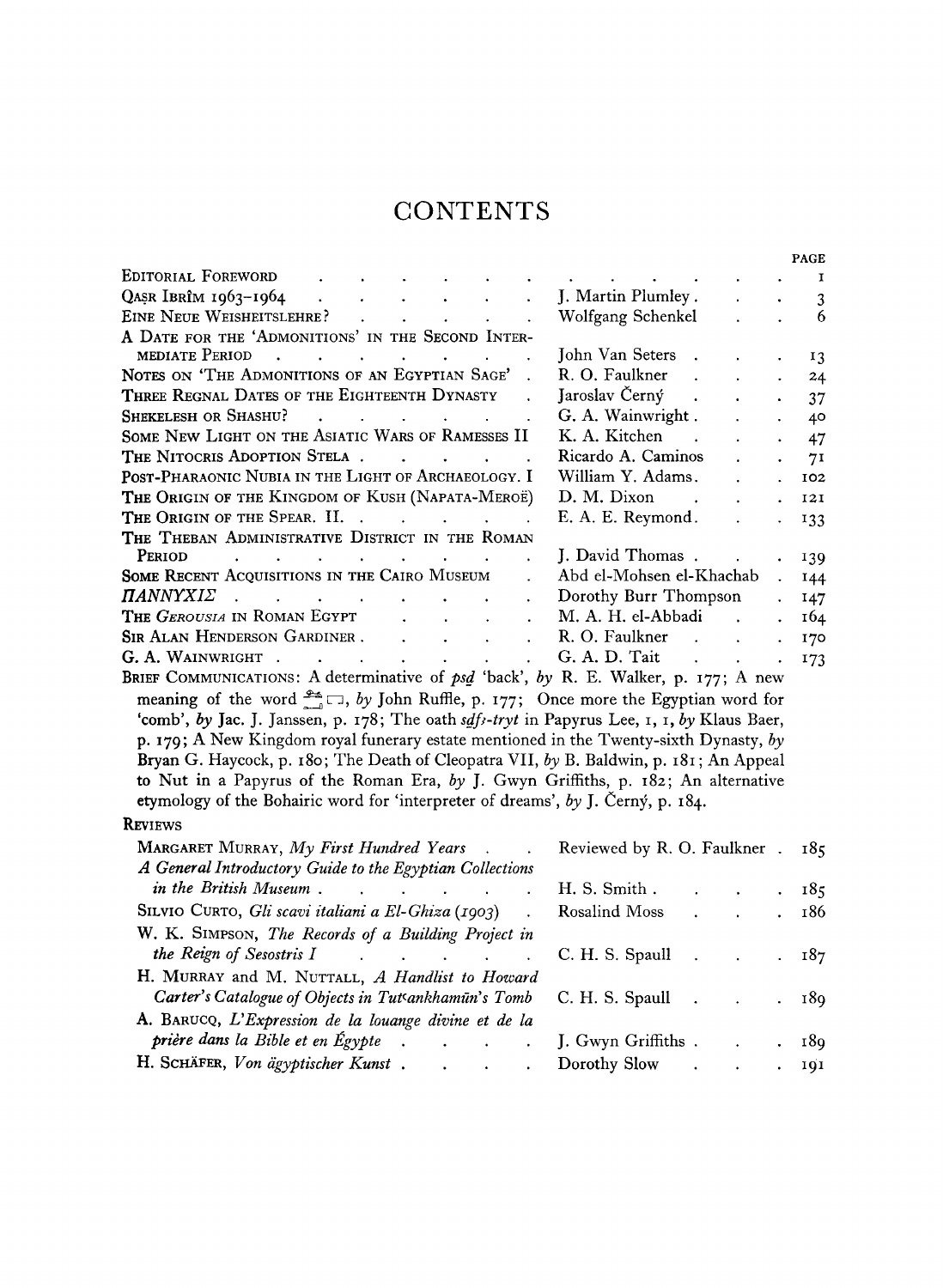## iv CONTENTS

| J. SETTGAST, Untersuchungen zu altägyptischen Bestat-                              |                                                |     |
|------------------------------------------------------------------------------------|------------------------------------------------|-----|
| tungsdarstellungen J. Gwyn Griffiths.                                              |                                                | 192 |
| I. WALLERT, Die Palmen im Alten Ägypten . C. H. S. Spaull .                        |                                                | 194 |
| D. DUNHAM, The Royal Cemeteries of Kush, V. The                                    |                                                |     |
| West and South Cemeteries at Meroë . T. G. H. James .                              |                                                | 195 |
| C. DE WIT, Les Inscriptions du temple d'Opet, à Karnak.                            |                                                |     |
| . J. Gwyn Griffiths .                                                              |                                                | 196 |
| S. K. EDDY, The King is Dead. B. R. Rees.                                          |                                                | 196 |
| J. LINDSAY, <i>Daily Life in Roman Egypt.</i> J. David Thomas.                     |                                                | 197 |
| INDEXES, Vols. 46–50 .<br>and the contract of the con-<br><b>Contract Contract</b> | and the state of the state of the<br>$\bullet$ | 199 |
|                                                                                    |                                                |     |

# LIST OF PLATES

| PLATES I, II.     | Qasr Ibrîm 1963–1964.                                   |                         |                               |                           |                                          |                              | between $pp.$ 4 and $5$         |
|-------------------|---------------------------------------------------------|-------------------------|-------------------------------|---------------------------|------------------------------------------|------------------------------|---------------------------------|
| PLATE III.        | Court of Ramesses II, East Wall. Scene A                |                         |                               |                           |                                          |                              | facing p. 50                    |
| PLATE IV.         | Court of Ramesses II, East Wall. Scene B                |                         |                               |                           |                                          | $\ddot{\phantom{a}}$         | facing p. 51                    |
| PLATE V.          | Court of Ramesses II, East Wall. Scene E                |                         |                               |                           |                                          | $\ddot{\phantom{0}}$         | facing $p.58$                   |
| PLATE VI.         | Court of Ramesses II, East Wall. Scene F                |                         |                               |                           |                                          | $\ddot{\phantom{a}}$         | facing p. 59                    |
| PLATE VII.        | The Nitocris Adoption Stela.                            |                         |                               | $\ddot{\phantom{0}}$      | $\mathbf{r} = \mathbf{r} + \mathbf{r}$ . |                              | facing p. 71                    |
| PLATES VIII-X.    |                                                         |                         |                               | $\ddot{\phantom{a}}$      |                                          |                              | $.$ between pp. 74 and 75       |
| PLATE XI.         | The Royal cemetery at El-Kurru.                         | $\sim 100$ km s $^{-1}$ |                               | $\mathbf{L}^{\text{max}}$ | $\mathbf{L}^{\text{max}}$                | $\mathbf{L}^{\text{max}}$    | facing $p. 124$                 |
| PLATE XII.        | Plans and sections of graves at El-Kurru                |                         |                               | $\mathbf{a}$              |                                          | and the contract of the con- | facing $p$ . 125                |
| PLATES XIII, XIV. | Recent acquisitions in the Cairo Museum                 |                         |                               |                           |                                          |                              | $\cdot$ between pp. 144 and 145 |
| PLATE XV.         | A plaster relief with scenes of revelry                 |                         |                               |                           |                                          |                              | facing p. 147                   |
| PLATE XVI.        | 1. Plaster relief from Athribis. 2. Painting from the   |                         |                               |                           |                                          |                              |                                 |
|                   |                                                         |                         |                               |                           |                                          |                              | facing $p. 154$                 |
| PLATE XVII.       | 1. Painting from the Temple of Isis, Pompeii. 2. Colum- |                         |                               |                           |                                          |                              |                                 |
|                   | barium painting in the Villa Pamphili.                  |                         |                               |                           |                                          |                              | facing $p. 155$                 |
| PLATE XVIII.      | Sir Alan Henderson Gardiner                             |                         | and the state of the state of |                           |                                          |                              | facing p. 172                   |
| PLATE XIX.        | Gerald Avery Wainwright                                 |                         |                               |                           |                                          | $\bullet$                    | facing p. 173                   |

PAGE

 $\label{eq:2} \frac{1}{2} \sum_{i=1}^n \frac{1}{2} \sum_{j=1}^n \frac{1}{2} \sum_{j=1}^n \frac{1}{2} \sum_{j=1}^n \frac{1}{2} \sum_{j=1}^n \frac{1}{2} \sum_{j=1}^n \frac{1}{2} \sum_{j=1}^n \frac{1}{2} \sum_{j=1}^n \frac{1}{2} \sum_{j=1}^n \frac{1}{2} \sum_{j=1}^n \frac{1}{2} \sum_{j=1}^n \frac{1}{2} \sum_{j=1}^n \frac{1}{2} \sum_{j=1}^n \frac{1}{$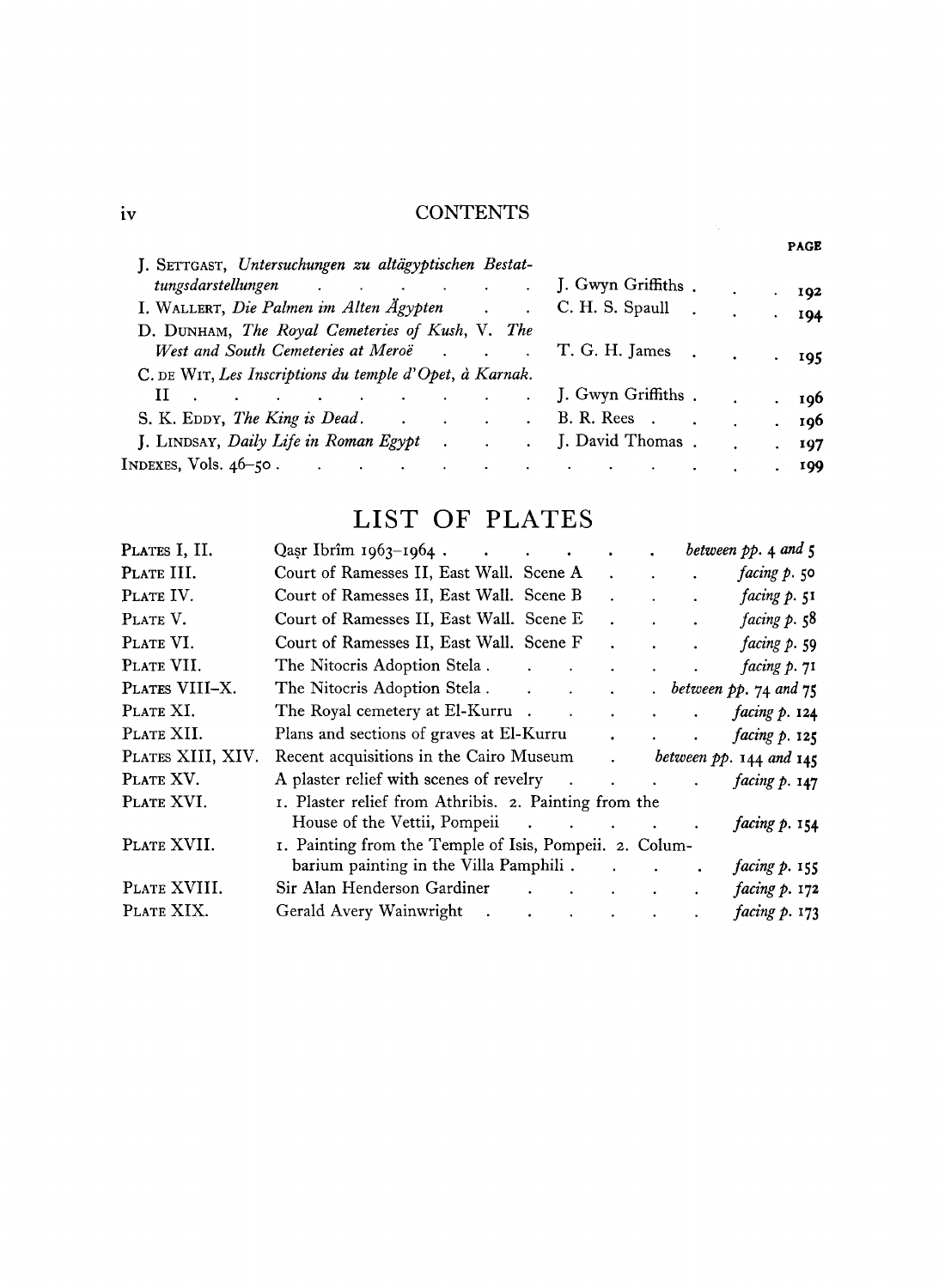#### REVIEWS

difficulties which the Egyptians overcame increases admiration for their artistry. The chapter is divided into short sections on each craft; these are the portion of the guide most likely to be useful during an actual tour of the collection. Roman and Christian Egypt are concisely and lucidly treated in the final chapter by Mr. Shore. A list of the principal kings of Egypt, the names of the majority of whom are drawn out in hieroglyphs by Mr. James, and a full and accurate index, close the volume.

Thus the new guide treats in a logical order and an integral manner of those aspects of ancient Egyptian civilization about which any interested person might most reasonably wish to be informed. Though, through circumstances beyond the authors' control, it is not as full as its predecessor, its scope is adequate, and it benefits from advances in knowledge since the publication of Dr. Hall's edition. The factual information is, as one would expect, reliable. Many of the matters of greatest interest to the general reader are however questions, not of fact, but of the interpretation of facts. Here scholars disagree; and it must be admitted that there are views expressed in this work to which certain Egyptologists would take strong exception. However, where disagreement exists, all that the authors of a short general work of this character can do is to select from current interpretations or advance their own, and ensure that their work is self-consistent. This they have done; and those who read the book and study the collections with its aid will be inspired to pursue their interest in the ancient Egyptians, and will discover for themselves the many fascinating controversies which exist concerning them.

We therefore welcome this introductory guide and recommend it to the public, whose heritage the splendid collection of Egyptian antiquities at the British Museum is. In particular we hope that it will be used by students and teachers to bring to life the exhibits in the cases. It is to be feared however that the price (10s. *6d.),* though reasonable in comparison with commercial productions of similar scope and format, may be just a little more than most schoolchildren can afford or be induced to spend, however enthusiastic they may be. Clearly the authors have done everything in their power to keep the price down, by curtailing the text, by avoiding hieroglyphic type, by re-using old blocks for the plates, and by binding in paper covers. It seems a pity that they should be reduced to such stints, and that in the interests of true education such publications cannot be more heavily subsidized by the Treasury. H. S. SMITH

Gli scavi italiani a El-Ghiza (1903). By SILVIO CURTO. Centro per le Antichità e la Storia dell'Arte del Vicino Oriente. Monografie di Archeologia e d'Arte I. Pp. 110, 47 figs., 39 pls. Rome 1963. No price given.

In 1903-1904 an Italian expedition under Professor Ernesto Schiaparelli began excavations at a number of sites in Egypt, including the extensive Old Kingdom necropolis round the Great Pyramid of which Francesco Ballerini took charge. The following winter, however, Schiaparelli transferred his activities to the more profitable area of the Valley of the Queens at 'I'hebes, the objects discovered were deposited in the museum at Turin, and the Giza concession was taken over by the German-Austrian and Harvard-Boston expeditions; the results of this brief but fruitful season have, however, remained unpublished ever since. In recent years the entire necropolis has been dealt with in great detail by Reisner, Junker, Selim Hassan, and others, and now this small remaining gap has at last been filled by the researches of Dr. Curto. His task has been a very arduous one, the only sources available being Schiaparelli's meagre notes consisting of lists of objects with no details or inscriptions, and a summary description by Gallerini with plans and copies of some of the monuments. By a careful study of this scanty material and comparison with actual objects in the museum, Dr. Curto has succeeded in equating almost all the mastabas concerned with those in Reisner's plans of the necropolis, and in giving a complete account of the tombs and objects discovered.

The Italian excavations at Giza xere confined to four separate sites: the Mortuary Temple of Cheops, two sets of mastabas east of the Great Pyramid, and a strip in the central part of the Great West Cemetery which yielded practically all the false doors and relief fragments recorded and studied here. The Mortuary Temple itself proved a disappointment, and it was left to later expeditions to explore and to attempt to reconstruct the building and its causeway.

Dr. Curto's excellent publication is admirably produced. At the beginning is an interesting history of the rich collecton of Egyptian antiquities in the Turin Museum from the time of Drovetti in the early nineteenth